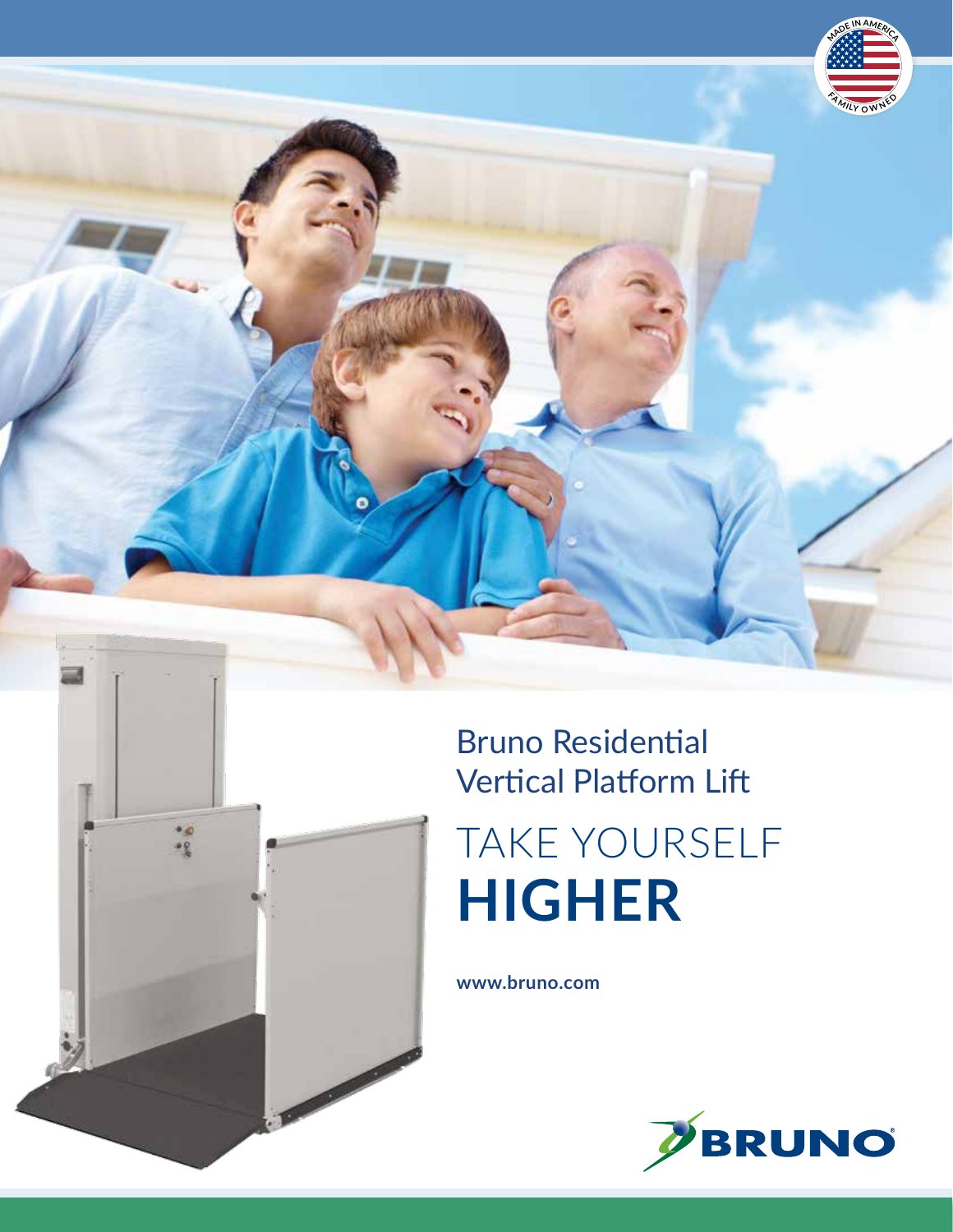

## RESIDENTIAL **VPL**

### **FIT YOUR SPACE AND LIFE**

**MINIMUM SPACE. MAXIMUM REACH** Space-efficient Bruno wheelchair lifts can access up to 14 feet.

#### **INDOOR OR OUTDOOR**

Weather-resistant controls and specialized coating protect the unit. Combat extreme winters with the optional cold weather package.

**HEAVY-DUTY LIFT CAPACITY** Lift capacity of 750 lbs (340 kg).

### **2-YEAR LIMITED WARRANTY**



**www.bruno.com**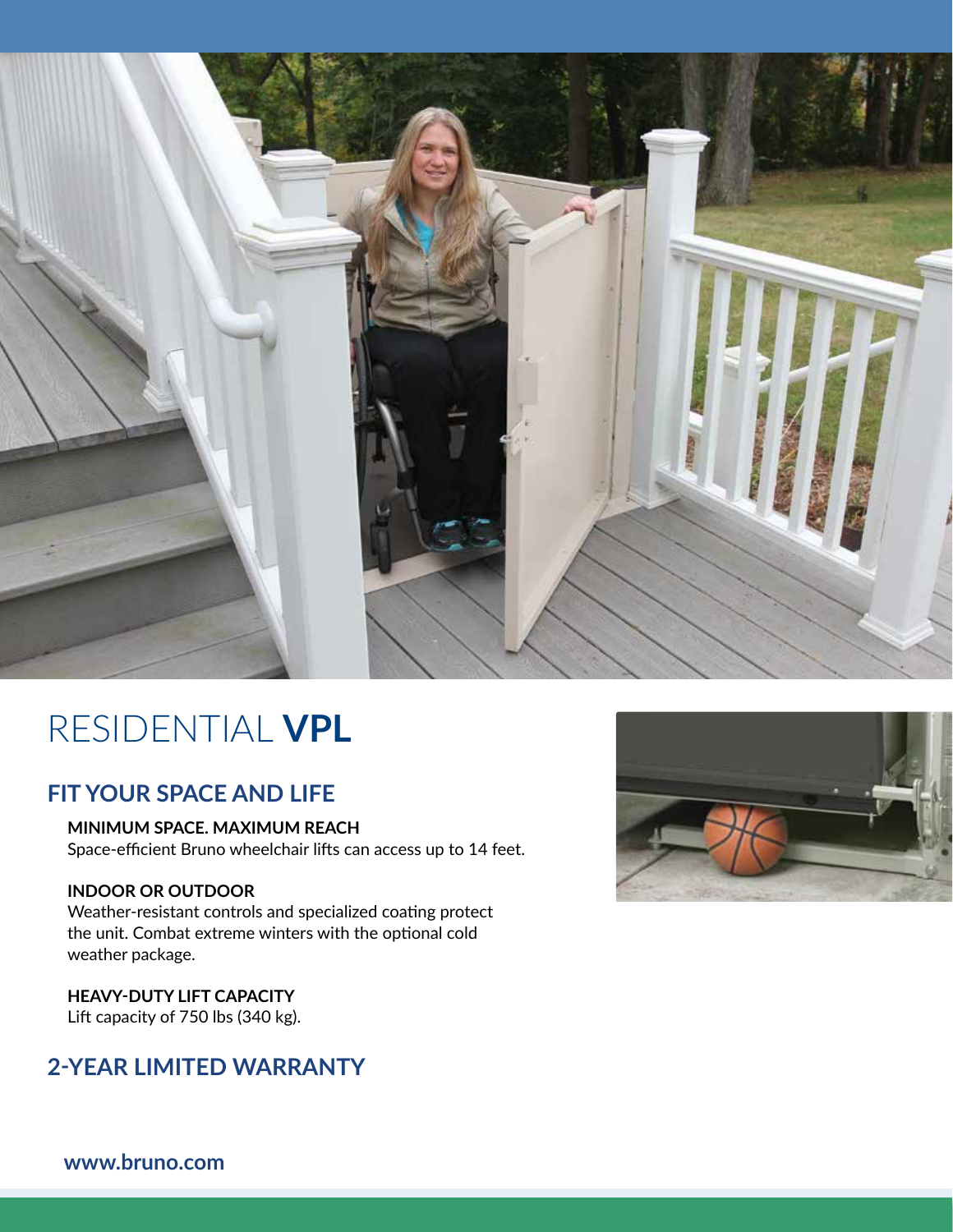# Give Your **Life a Lift**

Gain access to your porch, deck, or floor-to-floor without sacrificing space with a compact Bruno residential vertical platform lift. The quiet, smooth lift accommodates any wheelchair, power chair or scooter. Give yourself the freedom to get in and out of your home with just a push of a button. You're in control.

### **COUNT ON BRUNO QUALITY**

**EASY-TO-USE** — Pressure control rocker switch up/down operation. Automatic self-lowering ramp folds down for smooth roll on/off access; folds up when in use to create a safety barrier.

**HIGH-PERFORMANCE** — Lift capacity of 750 lb/340 kg. Smooth, quiet ride. Made-in-the-USA quality.

**SAFE** — Unit shuts down when obstruction is touched under platform. Emergency stop switch on platform.

**RELIABLE** — Continuously charged DC battery-powered motor on lifts 10 ft and above ensures operation even in a power outage. Affordable AC in 4- and 6 ft units (DC battery powered optional) Gold warranty: 2 years, major components; 1 year, parts.





### **OPTIONS TO MEET YOUR NEEDS**

- Top landing gate
- Landing call/send station
- Platform gate
- Multiple platform sizes and configurations
- Cold-weather package
- Paddle controls
- DC battery powered in 4- and 6-feet units